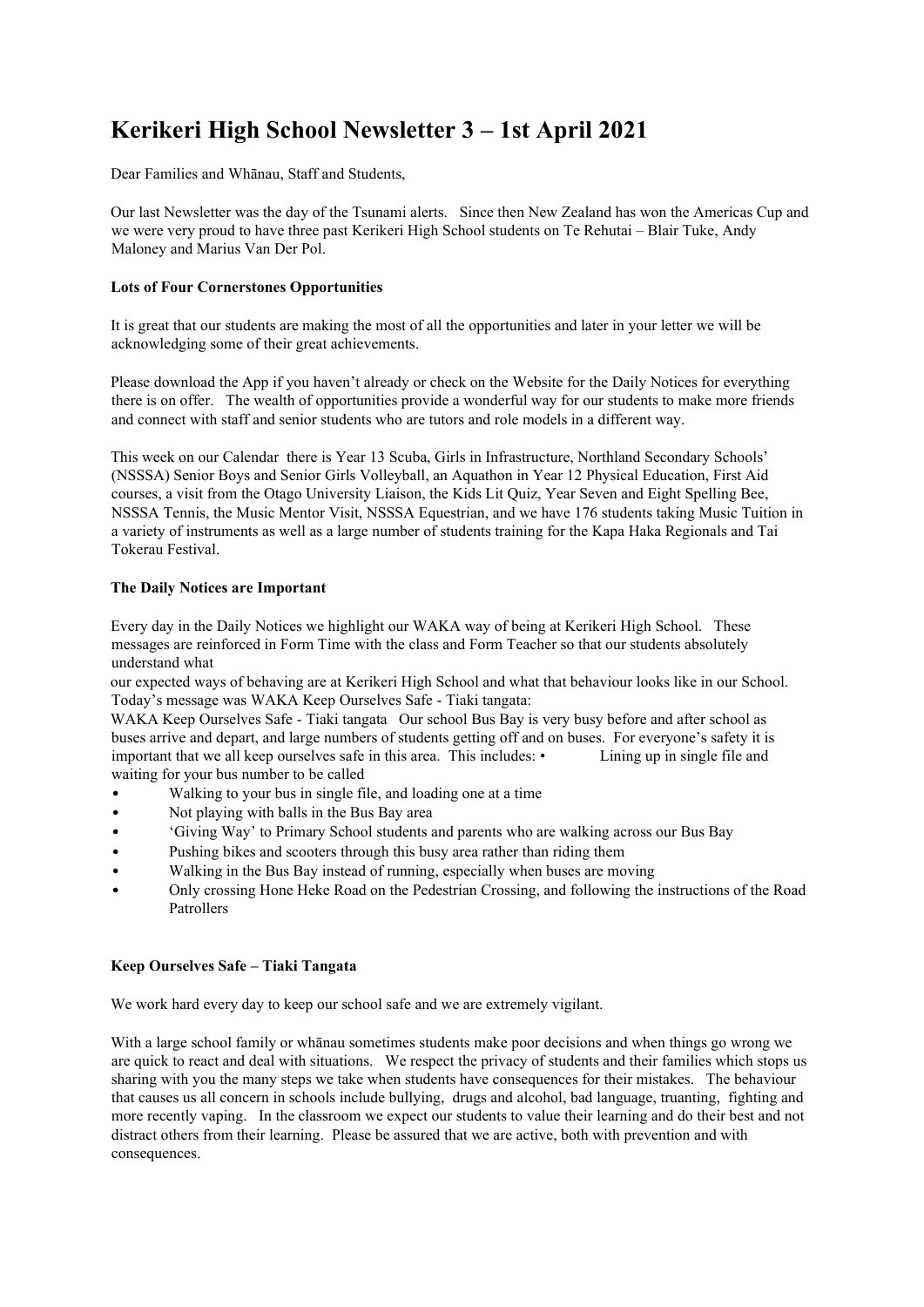Last week our Board of Trustees excluded a student who brought marijuana to school and sold it to another student. This week another student has been excluded for abuse of students and staff, and defiance despite numerous school interventions to address this behaviour. And we have three female students appearing before our Board of Trustees Disciplinary Committee as a result of assault. These situations are always difficult for our Board as they balance the best interests of a young person with the safety of the rest of the school. We want to reassure parents and whānau that the Senior Leadership Team, all of Staff, and our Board of Trustees work hard to keep our school safe and calm, and we will continue to do so, always with the best interests of our students at the centre of what we do.

Consequences in our school for misconduct can range from Suspension and Stand Down, to being supervised during Interval and Lunchtime, to school service, family meetings, restorative meetings and apologies. Always we strive to deal with all in our school family with respect.

Our students know their WAKA values and are quick to tell us when something is not right. Similarly we hugely value our warm relationships with our parent community and we are always available for you if you have any concerns or queries.

#### **Who to go to if you are concerned**

At Reception or Te Puna Waiora we can put you in touch with whoever you want to talk to. Here are our contact numbers: Reception: 09 407 8916 Te Puna Wairoa 09 407 0150

Our Student Wellbeing Team includes: Form Teachers Year Level Deans Deputy Principals Associate Principal Principal Guidance Counsellors

Can you please check with your young person that they can name a trusted person they will go to at school should they feel upset, concerned, anxious or worried about something; sometimes that safe person will be class teacher, a Counsellor or their Form Teacher, Year Level Dean or Deputy Principal. We want every one of our young people to know there is someone who will be alongside them to help.

### **Student Achievements**

Congratulations to **Nimish Singh** who has gained an Elite Award in the Education Perfect World Language Championships. This is the third time Nimish has placed in the top 0.2% of competitors in the world, and the third year in a row that he was the top student from over 151 000 competitors – a fantastic achievement.

Other Kerikeri High School students competing and recognised in this World Language Championship included:

| Elite         |
|---------------|
| Gold          |
| Gold          |
| Gold          |
| Gold          |
| Silver        |
| Silver        |
| <b>Bronze</b> |
| <b>Bronze</b> |
| <b>Bronze</b> |
| <b>Bronze</b> |
| Credit        |
| Credit        |
|               |